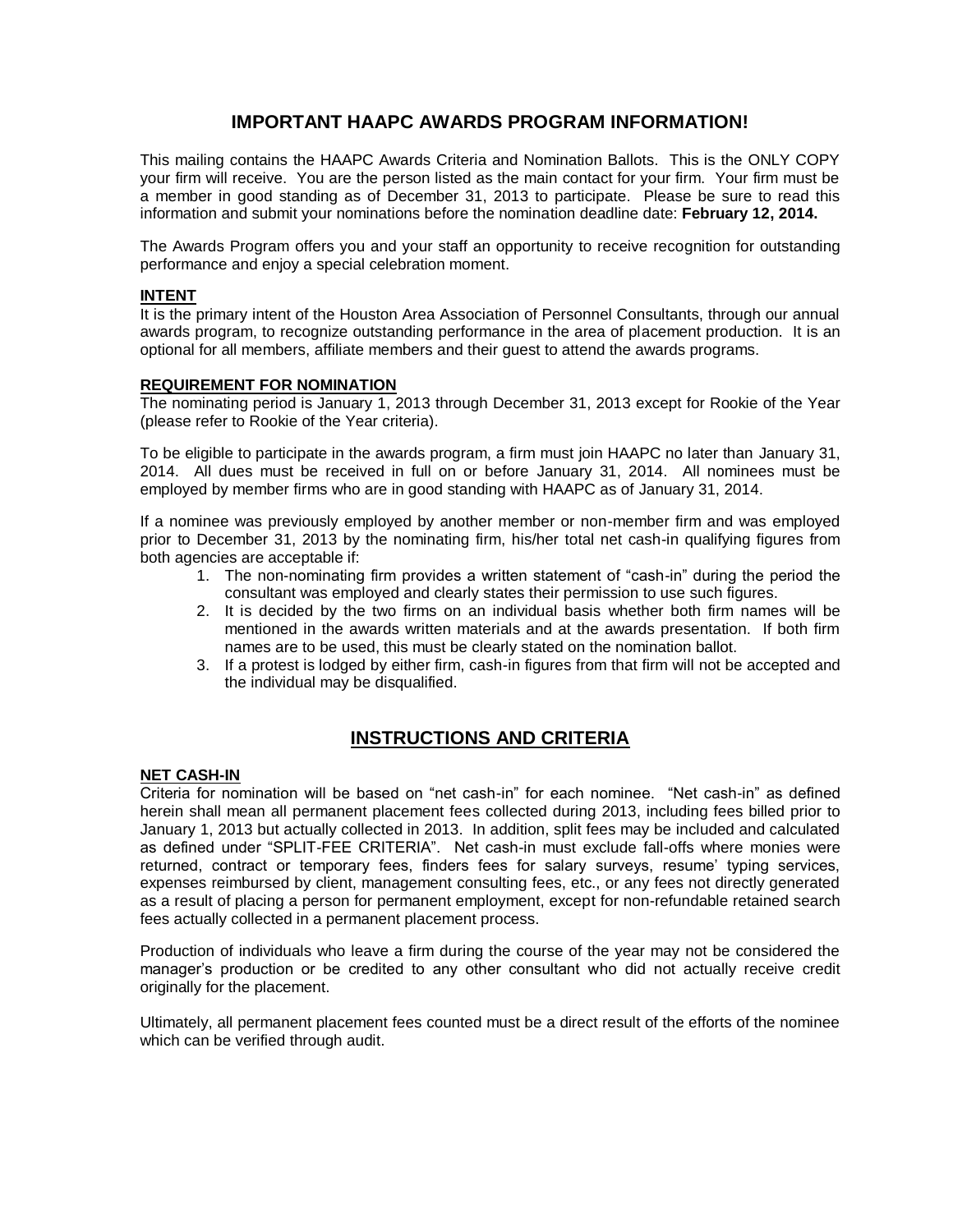### **SPLIT-FEE CRITERIA**

To calculate "net cash-in" involving any splits between consultants, the total cash-in credited to a nominee (production credit) must reflect only the designated portion of the fee collected, ie "job order" portion or "applicant" portion, (to a maximum of 70%) with the total of all portions not to exceed 100% of the total fee.

Production credit is the amount of the fee that is credited to each consultant involved in a placement. The same percentage used to determine production credit by each individual firm's policy shall be used for reporting production credit for the Awards Program. The nominating firm must make available upon request accounting statements to support percentage of production credited to any individual nominee per placement.

Two different acceptable possibilities of accounting for a \$4,000 split fee can be as follows:

| "Job Order" Consultant Credited | $50\% = $2,000$  |
|---------------------------------|------------------|
| "Applicant" Consultant Credited | $50\% = $2,000$  |
| <b>TOTAL</b>                    | $100\% = $4,000$ |
| "Job Order" Consultant Credited | $40\% = $1,640$  |
| "Applicant" Consultant Credited | $60\% = $2,400$  |
| <b>TOTAL</b>                    | $100\% = $4,000$ |

If a firm determines cash-in split fees on any other basis, in order to participate in the awards program, the nominees' cash-in totals must be figured on a maximum 70%, either "job order" or "applicant" portion.

If a firm determines cash-in split fees which totals \$4,000 is as follows:

| "Job Order" Consultant Credited | $100\% = $4.000$ |
|---------------------------------|------------------|
| "Applicant" Consultant Credited | $100\% = $4,000$ |
| <b>TOTAL FEE BECOMES</b>        | $200\% = $8,000$ |

### **ASSISTANTS**

If an assistant(s), employed or contracted, regardless of title, is used for business development, recruiting of candidates, sourcing of candidates, or participates in the placement process of any degree, a maximum of 75% of that placement fee is to be counted towards the nominee's cash-in figures.

### **PERMANENT PLACEMENT THROUGH TEMP TO PERM ARRANGEMENTS**

Any fee that is collected as a result of temp to perm arrangement can be counted as a permanent fee as long as the fee reported is only the "Gross Profit Margin". This means the exact amount of profit left after the employee's salary and any costs and payroll burden or any other reimbursements billed to the client are deducted from the account received from the client. Those fees cannot be counted in both the permanent and contract/temporary services awards program. The nominating firm must decide whether the fee is in fact a temporary fee or a placement fee and then report it in the appropriate awards program.